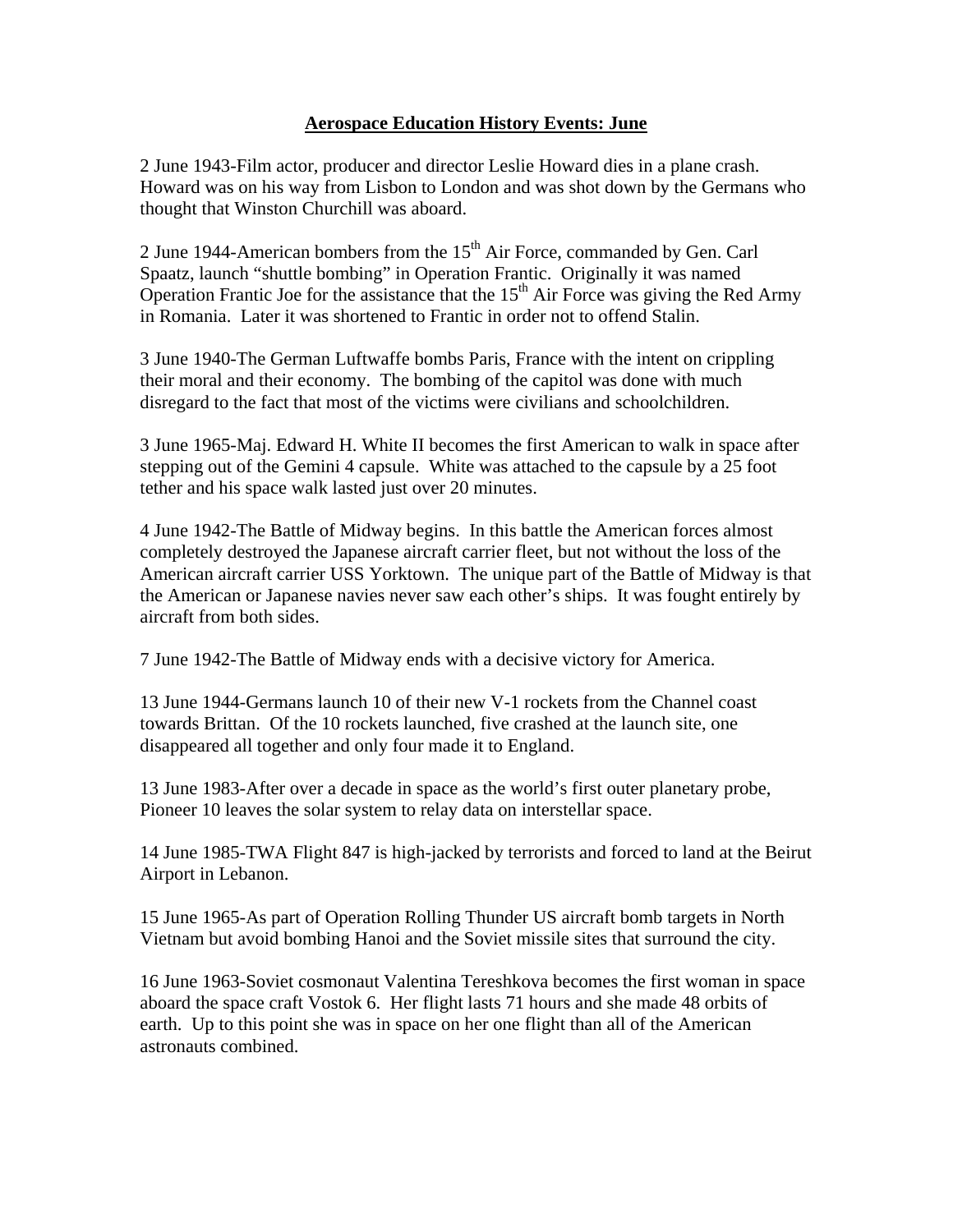18 June 1965-As part of Operation Arc Light, 28 B-52s for the first time bomb fly-bomb Viet Cong positions in an forested area of Binh Duong Province northwest of Saigon.

18 June 1972-A BEA Airlines Trident jetliner crashes shortly after take off from Heathrow Airport in London killing all 118 persons aboard. The cause of the crash to this day is still unknown, but official suggest that the plane may have been over loaded.

18 June 1983-Dr. Sally Ride becomes the first American woman in space board the Challenger space shuttle launched from Cape Canaveral, Florida. During Dr. Ride's first mission she was a mission specialist and operated the robot arm that she helped design.

19 June 1944-The Battle of the Philippine Sea takes place. In the first wave of the battle the Japanese lost well over 300 of their aircraft and one aircraft carrier. US forces lost only 29 aircraft. On the second wave the Japanese lost another 65 aircraft and one more carrier. The battle later became known as the "Marianas Turkey Shoot".

20 June 1943-British bombers for the first time perform "shuttle bombing" against steel construction sites in Friedrichshafen, German as part of Operation Bellicose. Unknown to the British was the fact that Friedrichshafen was also the majority part of the assembly of the V-2 rocket that was scheduled at an output of 300 per month.

20 June 1979-Under President Jimmy Carter, a solar energy system is installed at the White House.

21 June 1966-As part of Operation Rolling Thunder US aircraft strike against North Vietnamese petroleum storage facilities.

22 June 1906-Wife of Charles Lindbergh, Anne Marrow Lindbergh is born in Englewood, New Jersey.

22 June 1962-An Air France Boeing 707 crashes on the island of Guadeloupe, part of the French West Indies, killing all 113 persons aboard. The airport on the island of Guadeloupe is in a valley surrounded by mountains and requires a steep decent to land. The Air France flight did not make the decent correctly and crashed into a mountain peak called Dos D'Ane, the Donkey's Back.

23 June 1959-After serving only 9 years in prison, Klaus Fuchs is released from a British prison and leaves for East Germany to continue his research as a scientist. Fuchs was a Los Alamos scientist who leaked information of the atomic bomb to help the USSR build their own.

24 June 1915-German pilot Oswald Boelcke makes the first operational flight of the new Fokker Eindecker fighter plane. The Fokker Eindecker used a synchronization device so that the machine guns had the right timing to fire through the propellers without striking the blades. This became the new standard of fighter aircraft.